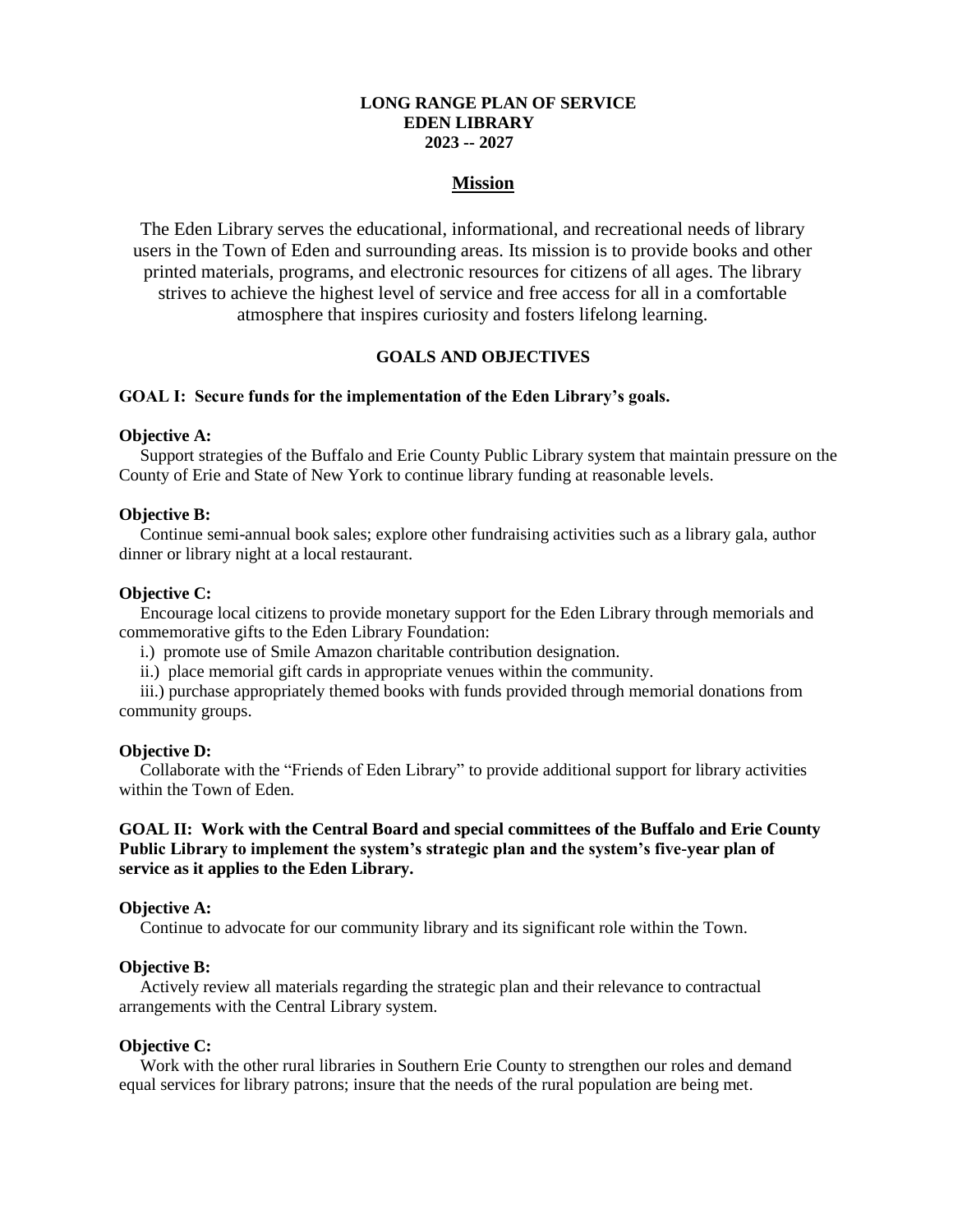### **Objective D:**

Review NYS guidelines annually to ensure that the minimum state standards are met.

## **GOAL III: Provide library materials in a variety of formats which adequately serve the informational, educational, cultural and recreational needs and demands of the Eden community.**

### **Objective A:**

Survey patrons concerning activities and programs that they would like to see implemented.

## **Objective B:**

Maintain and update the book and audio-visual collections to reflect the interests of the community.

## **Objective C:**

Working within the BECPL system, implement greater accessibility to computer-based information resources for library patrons.

## **Objective D:**

Partner with the Eden Schools and other community groups to supplement their resources for all grade levels.

## **GOAL IV: Foster staff development and productivity to continue to offer quality informational services to the Eden community.**

## **Objective A:**

Maintain good communication between staff and library director.

# **Objective B:**

Encourage library director to enact needed programs for various age groups such as book clubs, children's groups, senior citizens, computer classes, and early literacy programs.

## **Objective C:**

Encourage staff to attend seminars or to receive additional training in areas that are of interest to them and would ultimately benefit library patrons.

### **Objective D:**

Actively identify interested patrons who can help with special projects; utilize student volunteers who are involved in community service projects.

### **GOAL V: Foster Board development.**

### **Objective A:**

Encourage board of trustees to actively participate in the Association of Contracting Library Trustees (ACT) and to attend local and/or state workshops for trustees.

### **Objective B:**

Identify individuals in the community who could become candidates for future vacancies on the Board.

## **Objective C:**

Ensure that all board members are current with public service oath of office and that all board members are in compliance with NYS continuing education requirements.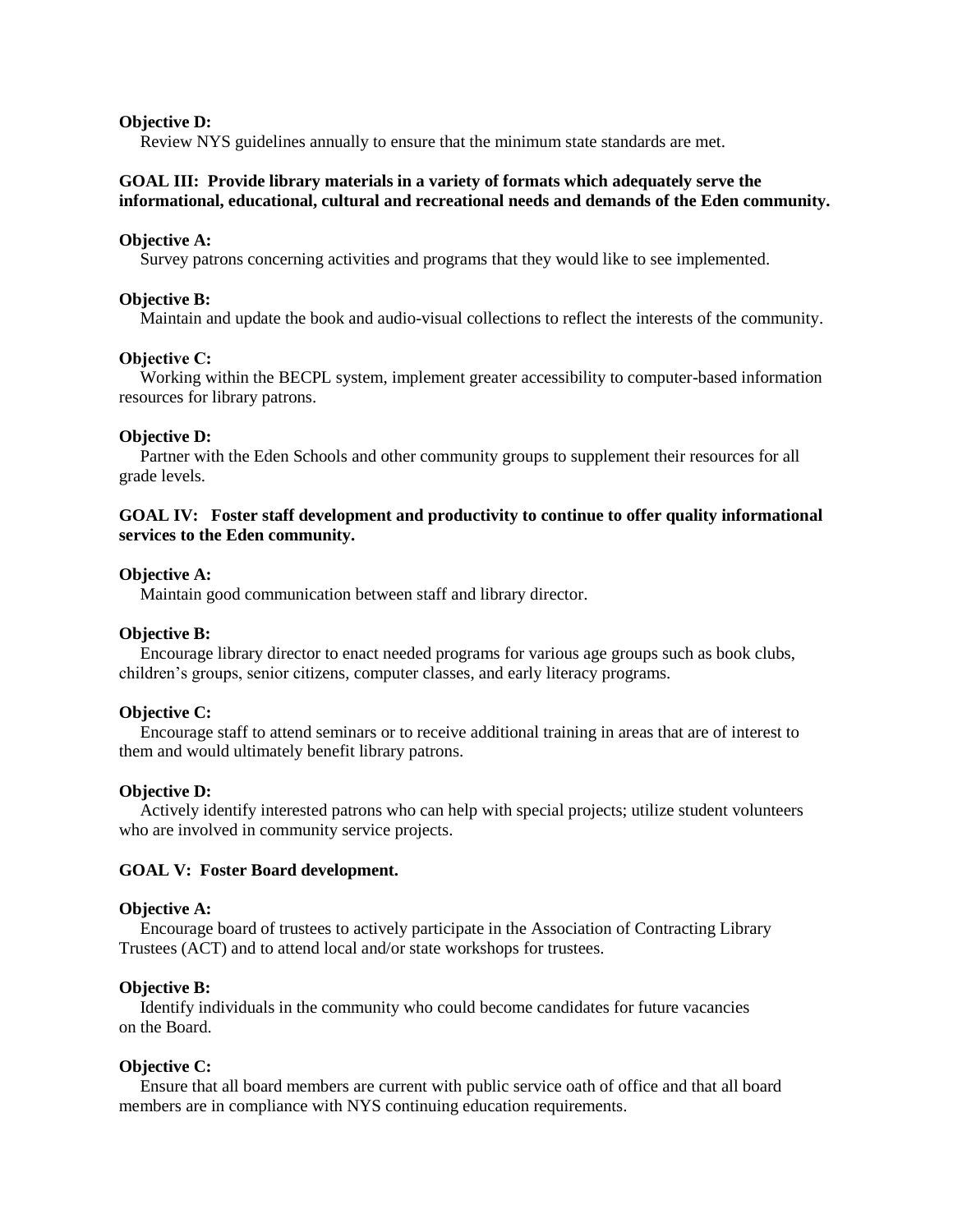## **GOAL VI: Keep abreast of changing technology in the provision of materials, information and patron access.**

#### **Objective A:**

Continue to educate patrons in the use of the electronic catalog, databases, self-check out and other electronic information media. Offer frequent computer classes through BECPL to patrons.

#### **Objective B:**

Monitor system changes in Internet policy and adopt any needed revisions to local policy.

### **Objective C:**

The popularity of E-readers and other electronic devices continues to increase, ensure that local staff are well trained and can help patrons access BECPL materials on these devices.

### **GOAL VII: Upgrade and maintain Eden Library facilities and equipment.**

#### **Objective A:**

Maintain annual schedule of checks on heating, air conditioning, electrical systems and overall building conditions.

### **Objective B:**

Perform annual review of insurance coverage with the town.

### **Objective C:**

Keep the Town Board informed of Library budget process and any reductions in funding that may have an impact on the ability to maintain the building in an appropriate manner.

#### **Objective D:**

Maintain contact with the Town Board and keep them apprised of any scheduled long-range maintenance needs for the library building.

### **Objective E:**

Replace shrubs and trees that are lost to weather damage and predators. Explore the option of using community volunteers to help with maintenance of the existing beds and landscaping.

### **Objective F:**

Work with town administrators to establish a schedule of maintenance and any needed repairs for the parking lot. Re-stripe parking spaces designated for use by handicapped.

#### **Objective G:**

Consider renovating the basement for additional meeting space.

#### **Objective H:**

Investigate the possibility of adding lighting on the library's sign for better visibility.

## **GOAL VIII: Promote public awareness of the Eden Library's services and programs.**

#### **Objective A:**

Submit articles and photos about activities at the Eden Library to The Sun.

#### **Objective B:**

Advertise special programs in the Eden Pennysaver and utilize electronic billboards at the Main